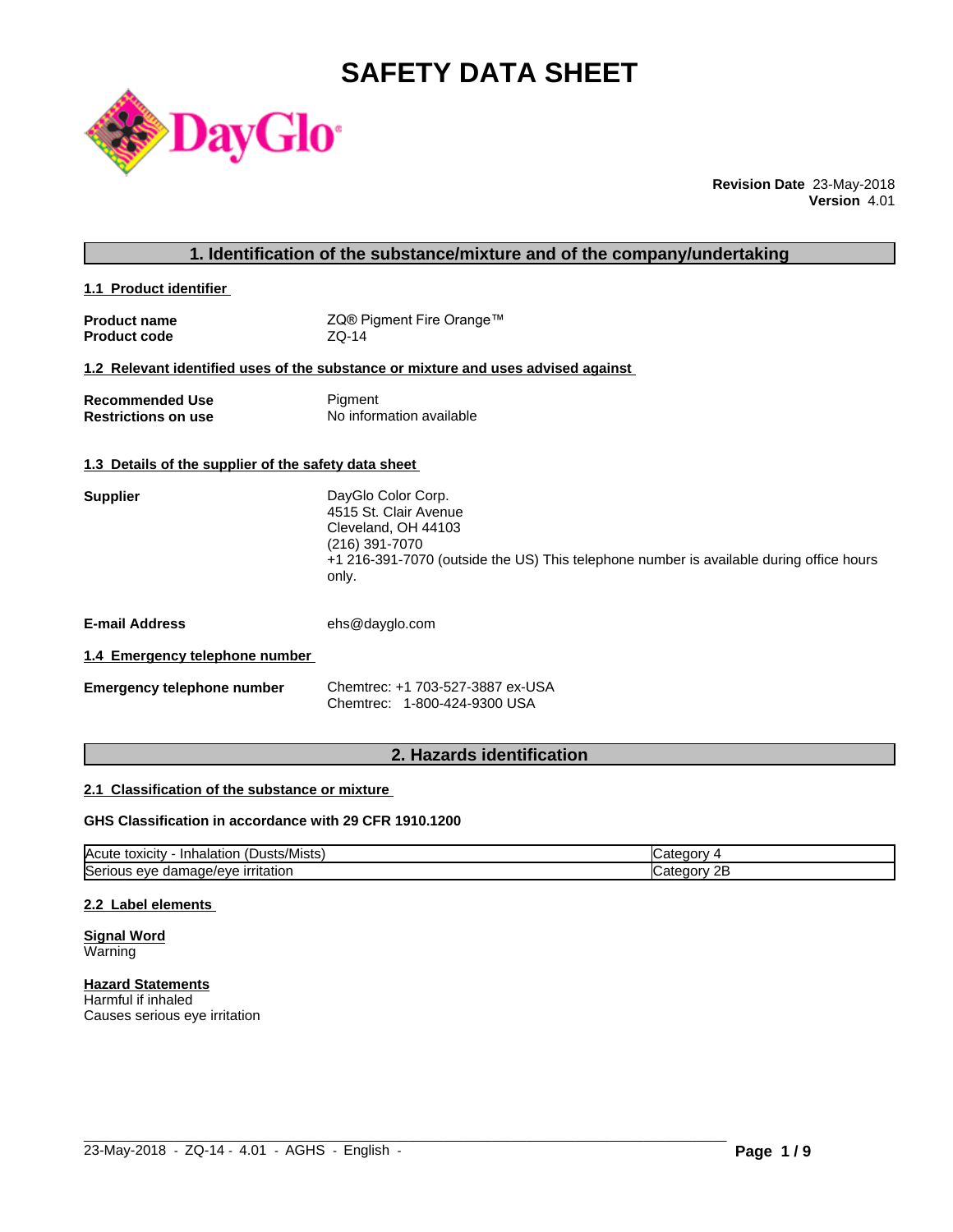

**Precautionary Statements - Prevention** Avoid breathing dust/fume/gas/mist/vapors/spray Use only outdoors or in a well-ventilated area Wash face, hands and any exposed skin thoroughly after handling Wear eye protection/ face protection

## **Precautionary Statements - Response**

IF IN EYES: Rinse cautiously with water for several minutes. Remove contact lenses, if present and easy to do. Continue rinsing If eye irritation persists: Get medical advice/attention IF INHALED: Remove person to fresh air and keep comfortable for breathing Call a POISON CENTER or doctor if you feel unwell

## **2.3. Other Hazards Hazards not otherwise classified (HNOC)**

Not Applicable

## **2.4 Other information**

Not Applicable

**Unknown Acute Toxicity**  $\langle 1\%$  of the mixture consists of ingredient(s) of unknown toxicity

## **3. Composition/Information on Ingredients**

## **Substance Mixture**

| Chemical<br>∣ Name                                                                      | `S No.<br>CA.              | $\mathbf{a}$ |  |
|-----------------------------------------------------------------------------------------|----------------------------|--------------|--|
| <b>Dod 1.4</b><br>20010<br>n sa<br>ن.<br>Dasit<br>.                                     | 3068<br>$\sim$<br>99-<br>ີ |              |  |
| The exact perceptage (conceptration) of compecition has been withhold as a trade secret |                            |              |  |

The exact percentage (concentration) of composition has been withheld as a trade secret.

## **4. First aid measures**

## **4.1 Description of first-aid measures**

| <b>General advice</b>                                           | No information available.                                                                                                                                                                                               |  |
|-----------------------------------------------------------------|-------------------------------------------------------------------------------------------------------------------------------------------------------------------------------------------------------------------------|--|
| Eye contact                                                     | Immediately flush with plenty of water. After initial flushing, remove any contact lenses and<br>continue flushing for at least 15 minutes. Keep eye wide open while rinsing. If symptoms<br>persist, call a physician. |  |
| <b>Skin contact</b>                                             | Immediate medical attention is not required. Wash off with soap and water.                                                                                                                                              |  |
| <b>Inhalation</b>                                               | Immediate medical attention is not required. Move to fresh air.                                                                                                                                                         |  |
| <b>Ingestion</b>                                                | Do NOT induce vomiting. Drink plenty of water. Consult a physician.                                                                                                                                                     |  |
| 4.2 Most important symptoms and effects, both acute and delayed |                                                                                                                                                                                                                         |  |
| <b>Symptoms</b>                                                 | See Section 2.2, Label Elements and/or Section 11, Toxicological effects.                                                                                                                                               |  |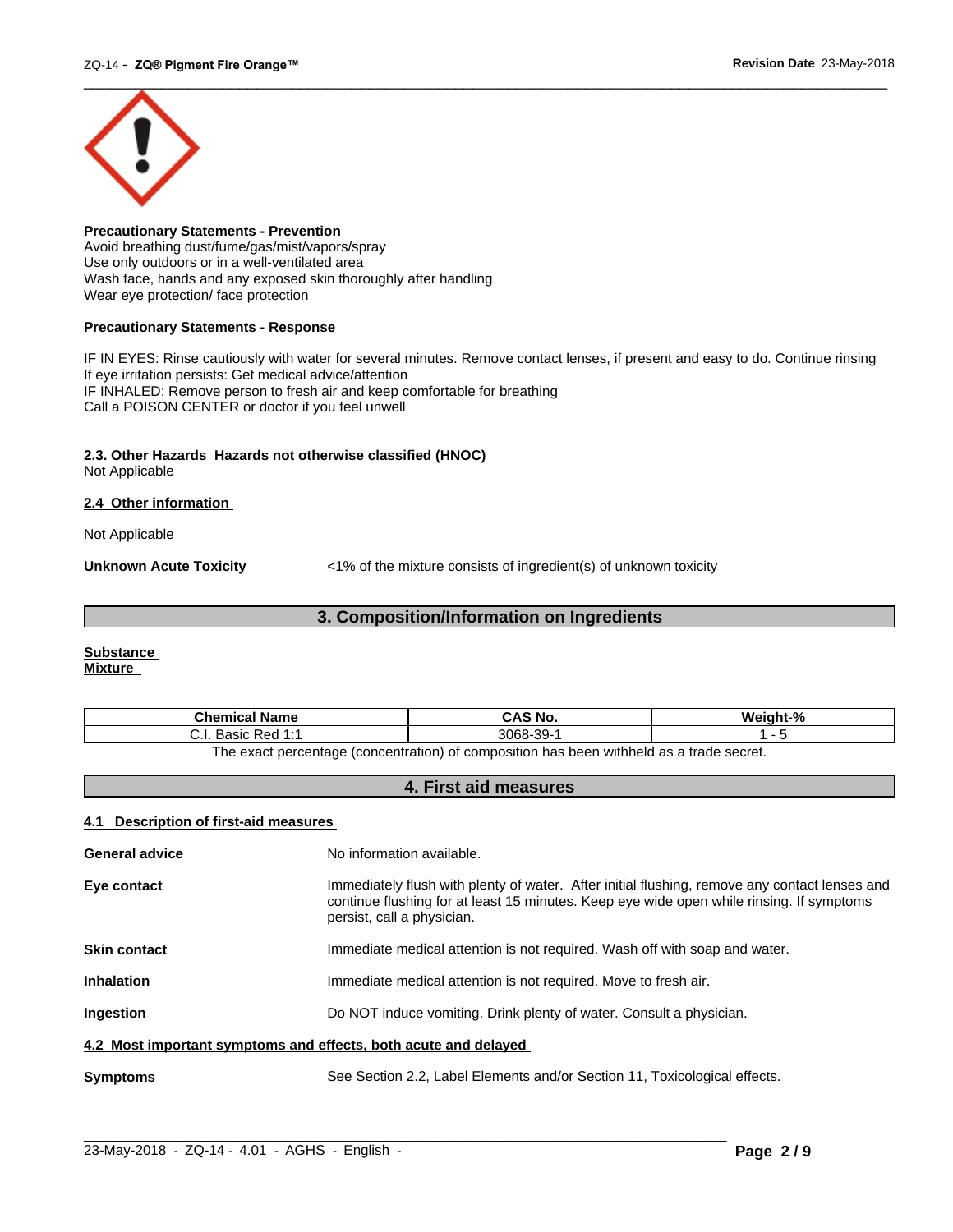## **4.3 Indication of any immediate medical attention and special treatment needed**

**Notes to physician** Treat symptomatically.

## **5. Fire-Fighting Measures**

 $\overline{\phantom{a}}$  ,  $\overline{\phantom{a}}$  ,  $\overline{\phantom{a}}$  ,  $\overline{\phantom{a}}$  ,  $\overline{\phantom{a}}$  ,  $\overline{\phantom{a}}$  ,  $\overline{\phantom{a}}$  ,  $\overline{\phantom{a}}$  ,  $\overline{\phantom{a}}$  ,  $\overline{\phantom{a}}$  ,  $\overline{\phantom{a}}$  ,  $\overline{\phantom{a}}$  ,  $\overline{\phantom{a}}$  ,  $\overline{\phantom{a}}$  ,  $\overline{\phantom{a}}$  ,  $\overline{\phantom{a}}$ 

## **5.1 Extinguishing media**

## **Suitable extinguishing media**

Use extinguishing measures that are appropriate to local circumstances and the surrounding environment.

**Unsuitable Extinguishing Media** None.

## **5.2 Special hazards arising from the substance or mixture**

## **Special Hazard**

None known based on information supplied.

**Hazardous Combustion Products** Carbon oxides. Nitrogen oxides (NOx).

## **Explosion Data**

## **Sensitivity to Mechanical Impact** None.

**Sensitivity to Static Discharge** Fine dust dispersed in air, in sufficient concentrations, and in the presence of an ignition source is a potential dust explosion hazard.

## **5.3 Advice for firefighters**

As in any fire, wear self-contained breathing apparatus pressure-demand, MSHA/NIOSH (approved or equivalent) and full protective gear.

## **6. Accidental Release Measures**

## **6.1 Personal precautions, protective equipment and emergency procedures**

Ensure adequate ventilation, especially in confined areas. Use personal protective equipment.

## **6.2 Environmental precautions**

Dust deposits should not be allowed to accumulate on surfaces as these may form an explosive mixture if they are released into the atmosphere in sufficient concentration. Avoid dispersal of dust in the air (i.e., cleaning dusty surfaces with compressed air). Nonsparking tools should be used. Prevent product from entering drains.

## **6.3 Methods and materials for containment and cleaning up**

| <b>Methods for Containment</b> | Prevent dust cloud. Cover powder spill with plastic sheet or tarp to minimize spreading.                                                                                                                                                                                                                                                                                                |
|--------------------------------|-----------------------------------------------------------------------------------------------------------------------------------------------------------------------------------------------------------------------------------------------------------------------------------------------------------------------------------------------------------------------------------------|
| Methods for cleaning up        | Avoid dust formation. Take precautionary measures against static discharges. Do not dry<br>sweep dust. Wet dust with water before sweeping or use a vacuum to collect dust. Use<br>personal protective equipment. Take up mechanically and collect in suitable container for<br>disposal. Prevent product from entering drains. Keep in suitable and closed containers for<br>disposal. |

## **7. Handling and storage**

## **7.1 Precautions for safe handling**

Advice on safe handling **Avoid dust formation. Take precautionary measures against static discharges. Fine dust** dispersed in air may ignite. Wear personal protective equipment.

 $\_$  ,  $\_$  ,  $\_$  ,  $\_$  ,  $\_$  ,  $\_$  ,  $\_$  ,  $\_$  ,  $\_$  ,  $\_$  ,  $\_$  ,  $\_$  ,  $\_$  ,  $\_$  ,  $\_$  ,  $\_$  ,  $\_$  ,  $\_$  ,  $\_$  ,  $\_$  ,  $\_$  ,  $\_$  ,  $\_$  ,  $\_$  ,  $\_$  ,  $\_$  ,  $\_$  ,  $\_$  ,  $\_$  ,  $\_$  ,  $\_$  ,  $\_$  ,  $\_$  ,  $\_$  ,  $\_$  ,  $\_$  ,  $\_$  ,

**Hygiene measures** Handle in accordance with good industrial hygiene and safety practice.

## **7.2 Conditions for safe storage, including any incompatibilities**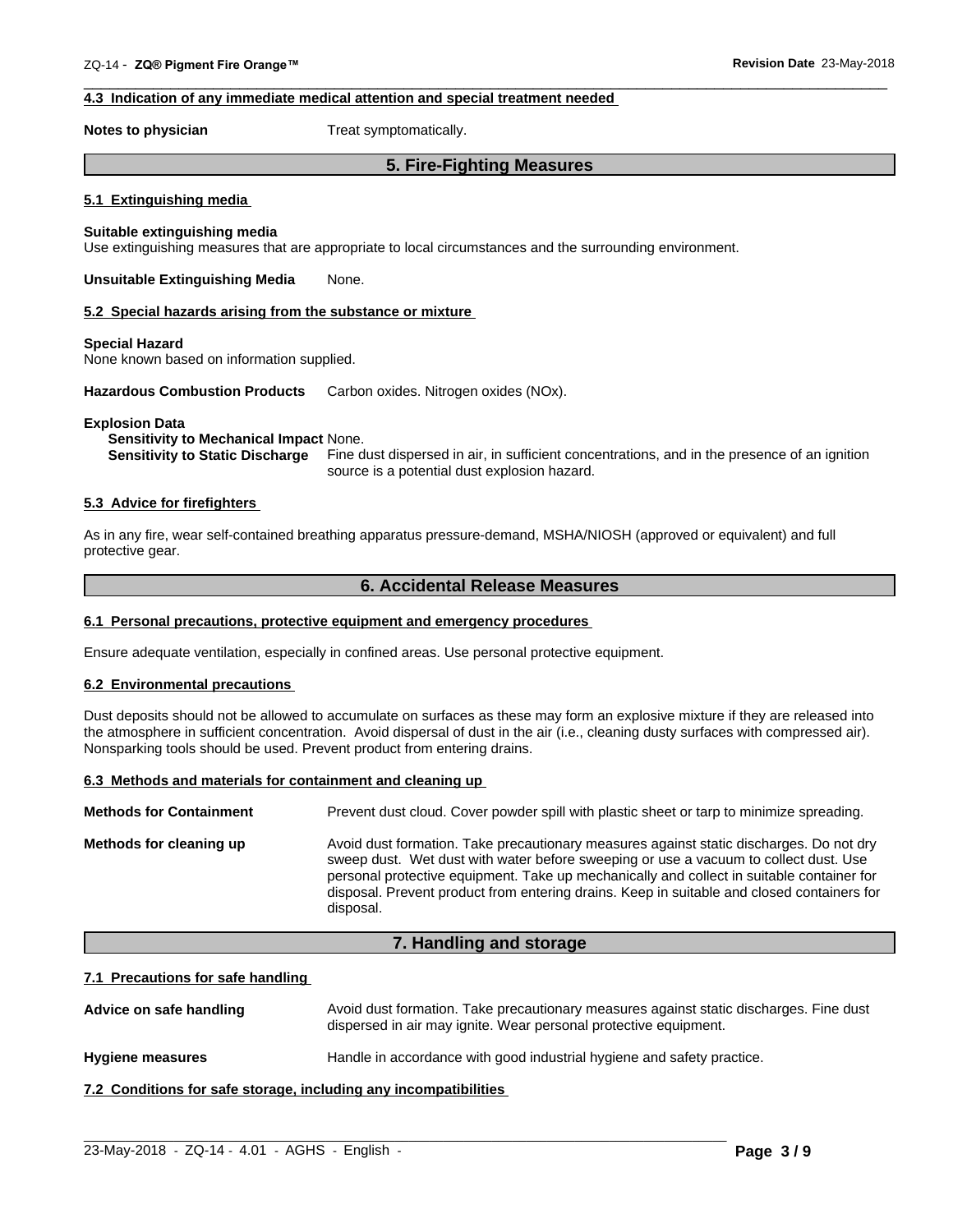| <b>Storage Conditions</b> | Keep tightly closed in a dry and cool place. |
|---------------------------|----------------------------------------------|
| <b>Materials to Avoid</b> | No materials to be especially mentioned.     |

## **8. Exposure controls/personal protection**

 $\overline{\phantom{a}}$  ,  $\overline{\phantom{a}}$  ,  $\overline{\phantom{a}}$  ,  $\overline{\phantom{a}}$  ,  $\overline{\phantom{a}}$  ,  $\overline{\phantom{a}}$  ,  $\overline{\phantom{a}}$  ,  $\overline{\phantom{a}}$  ,  $\overline{\phantom{a}}$  ,  $\overline{\phantom{a}}$  ,  $\overline{\phantom{a}}$  ,  $\overline{\phantom{a}}$  ,  $\overline{\phantom{a}}$  ,  $\overline{\phantom{a}}$  ,  $\overline{\phantom{a}}$  ,  $\overline{\phantom{a}}$ 

## **8.1 Exposure Guidelines**

## **8.2 Appropriate engineering controls**

| <b>Engineering Measures</b> | Showers              |  |
|-----------------------------|----------------------|--|
|                             | Eyewash stations     |  |
|                             | Ventilation systems. |  |

## **8.3 Individual protection measures, such as personal protective equipment**

| <b>Eve/Face Protection</b>    | Safety glasses with side-shields.                                                                              |
|-------------------------------|----------------------------------------------------------------------------------------------------------------|
| Skin and body protection      | Wear chemical resistant footwear and clothing such as gloves, an apron or a whole body<br>suit as appropriate. |
| <b>Respiratory protection</b> | . NIOSH/MSHA approved respiratory protection should be worn if exposure is anticipated.                        |
| <b>Hygiene measures</b>       | See section 7 for more information                                                                             |

 $\_$  ,  $\_$  ,  $\_$  ,  $\_$  ,  $\_$  ,  $\_$  ,  $\_$  ,  $\_$  ,  $\_$  ,  $\_$  ,  $\_$  ,  $\_$  ,  $\_$  ,  $\_$  ,  $\_$  ,  $\_$  ,  $\_$  ,  $\_$  ,  $\_$  ,  $\_$  ,  $\_$  ,  $\_$  ,  $\_$  ,  $\_$  ,  $\_$  ,  $\_$  ,  $\_$  ,  $\_$  ,  $\_$  ,  $\_$  ,  $\_$  ,  $\_$  ,  $\_$  ,  $\_$  ,  $\_$  ,  $\_$  ,  $\_$  ,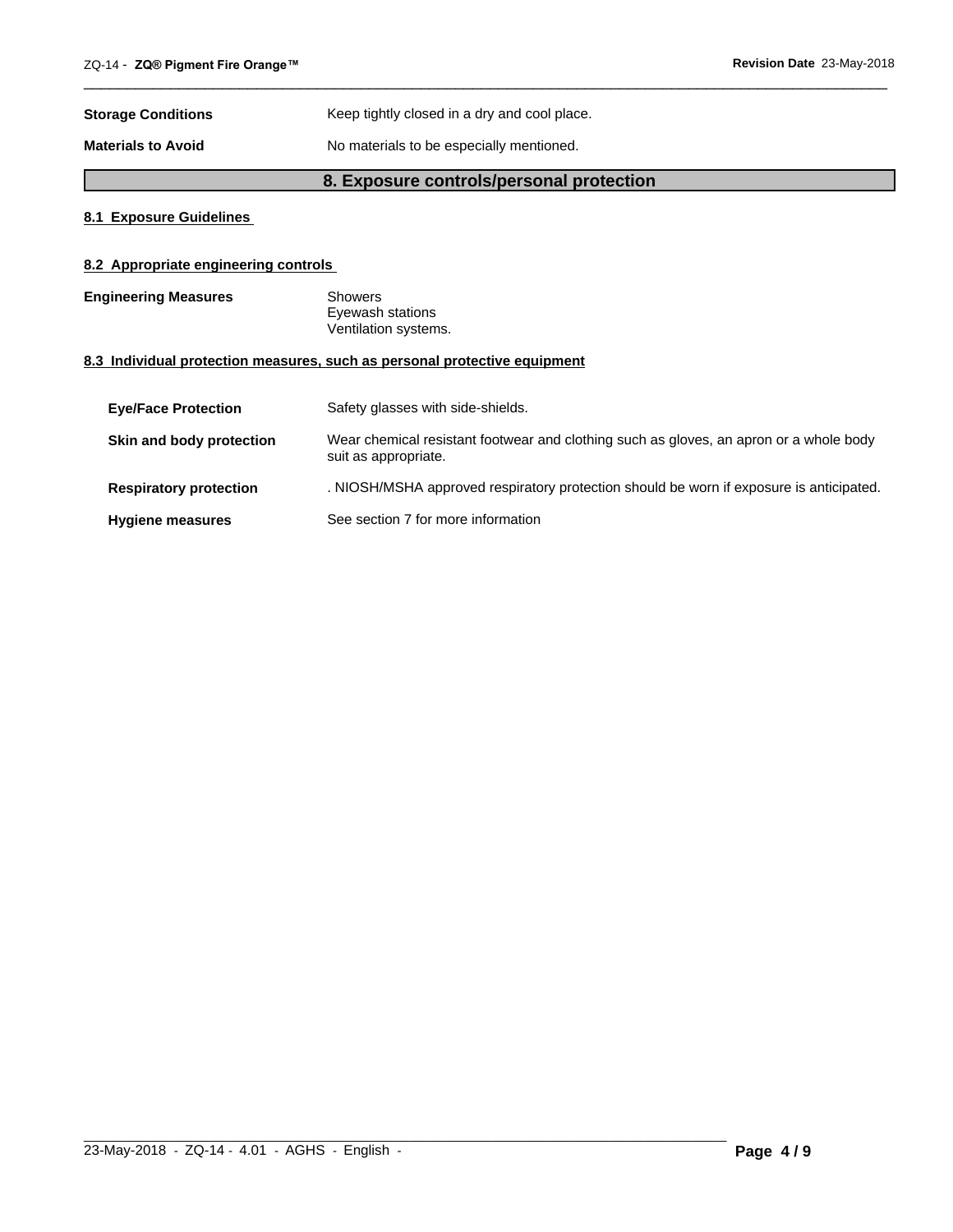## **9. Physical and chemical properties**

 $\overline{\phantom{a}}$  ,  $\overline{\phantom{a}}$  ,  $\overline{\phantom{a}}$  ,  $\overline{\phantom{a}}$  ,  $\overline{\phantom{a}}$  ,  $\overline{\phantom{a}}$  ,  $\overline{\phantom{a}}$  ,  $\overline{\phantom{a}}$  ,  $\overline{\phantom{a}}$  ,  $\overline{\phantom{a}}$  ,  $\overline{\phantom{a}}$  ,  $\overline{\phantom{a}}$  ,  $\overline{\phantom{a}}$  ,  $\overline{\phantom{a}}$  ,  $\overline{\phantom{a}}$  ,  $\overline{\phantom{a}}$ 

## **9.1 Information on basic physical and chemical properties**

| <b>Physical state</b>                          | Solid                                 |                                                      |                          |
|------------------------------------------------|---------------------------------------|------------------------------------------------------|--------------------------|
| Appearance                                     | Powder                                | Color                                                | Orange                   |
| Odor                                           | Mild                                  | <b>Odor Threshold</b>                                | No information available |
| <b>Property</b>                                | <b>Values</b>                         | Remarks • Methods                                    |                          |
| pН                                             | Not Applicable                        |                                                      |                          |
| Melting/freezing point                         | 120 °C / 248 °F                       |                                                      |                          |
| <b>Boiling point/boiling range</b>             | Not applicable                        | No information available                             |                          |
| <b>Flash Point</b>                             | Not Applicable                        | No information available                             |                          |
| <b>Evaporation rate</b>                        | Not Applicable                        | No information available                             |                          |
| Flammability (solid, gas)                      |                                       | No information available                             |                          |
| <b>Flammability Limits in Air</b>              |                                       |                                                      |                          |
| upper flammability limit                       |                                       | No information available                             |                          |
| lower flammability limit                       |                                       | No information available                             |                          |
| Vapor pressure                                 |                                       | No information available                             |                          |
| Vapor density                                  |                                       | No information available                             |                          |
| <b>Specific Gravity</b>                        | 1.2                                   |                                                      |                          |
| <b>Water solubility</b>                        | Insoluble in water                    |                                                      |                          |
| Solubility in other solvents                   |                                       | No information available                             |                          |
| <b>Partition coefficient</b>                   |                                       | No information available                             |                          |
| <b>Autoignition temperature</b>                |                                       | No information available                             |                          |
| <b>Decomposition temperature</b>               |                                       | No information available<br>No information available |                          |
| <b>Viscosity, kinematic</b>                    |                                       | No information available                             |                          |
| Viscosity, dynamic                             |                                       |                                                      |                          |
| <b>Explosive properties</b>                    | Fine dust dispersed in air may ignite |                                                      |                          |
| <b>Oxidizing Properties</b>                    |                                       | No information available                             |                          |
| $A \wedge A$ and $A \wedge B$ and $A \wedge B$ |                                       |                                                      |                          |

#### **9.2 Other information Volatile organic compounds (VOC)** None **content**

## **10. Stability and Reactivity**

 $\_$  ,  $\_$  ,  $\_$  ,  $\_$  ,  $\_$  ,  $\_$  ,  $\_$  ,  $\_$  ,  $\_$  ,  $\_$  ,  $\_$  ,  $\_$  ,  $\_$  ,  $\_$  ,  $\_$  ,  $\_$  ,  $\_$  ,  $\_$  ,  $\_$  ,  $\_$  ,  $\_$  ,  $\_$  ,  $\_$  ,  $\_$  ,  $\_$  ,  $\_$  ,  $\_$  ,  $\_$  ,  $\_$  ,  $\_$  ,  $\_$  ,  $\_$  ,  $\_$  ,  $\_$  ,  $\_$  ,  $\_$  ,  $\_$  ,

## **10.1 Reactivity**

No dangerous reaction known under conditions of normal use

## **10.2 Chemical stability**

Stable

## **10.3 Possibility of hazardous reactions**

None under normal processing.

## **10.4 Conditions to Avoid**

Dust formation. Take precautionary measures against static discharges.

## **10.5 Incompatible Materials**

None known based on information supplied.

## **10.6 Hazardous Decomposition Products**

None known based on information supplied.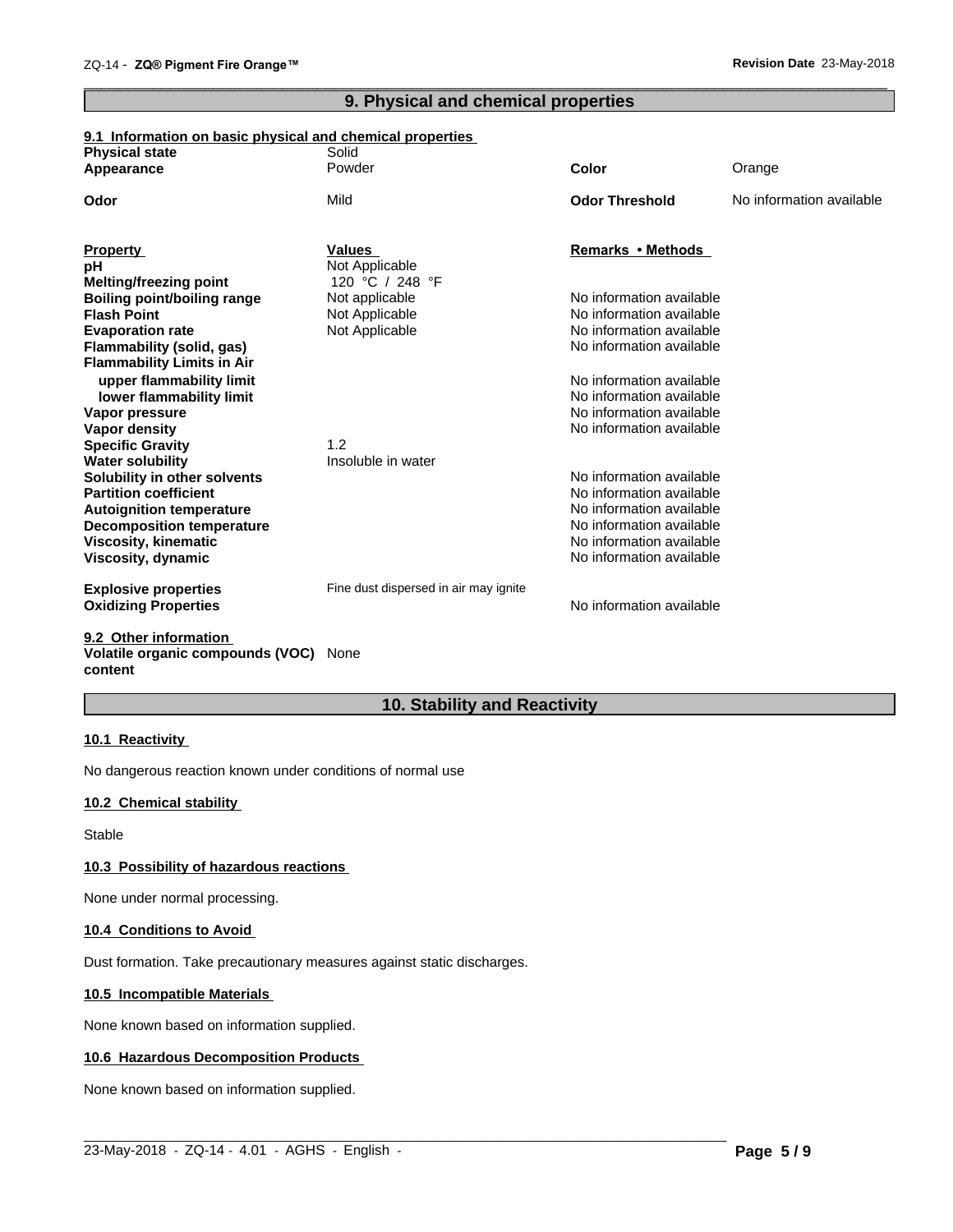## **11. Toxicological information**

 $\overline{\phantom{a}}$  ,  $\overline{\phantom{a}}$  ,  $\overline{\phantom{a}}$  ,  $\overline{\phantom{a}}$  ,  $\overline{\phantom{a}}$  ,  $\overline{\phantom{a}}$  ,  $\overline{\phantom{a}}$  ,  $\overline{\phantom{a}}$  ,  $\overline{\phantom{a}}$  ,  $\overline{\phantom{a}}$  ,  $\overline{\phantom{a}}$  ,  $\overline{\phantom{a}}$  ,  $\overline{\phantom{a}}$  ,  $\overline{\phantom{a}}$  ,  $\overline{\phantom{a}}$  ,  $\overline{\phantom{a}}$ 

## **11.1 Acute toxicity**

## **Numerical measures of toxicity: Product Information**

| ∟D50<br>Oral:                  | Dermal:                   |
|--------------------------------|---------------------------|
| 5.300<br>mg/kg (rat)<br>Ð<br>. | 3,000<br>mg/kg (rat)<br>. |

## **The following values are calculated based on chapter 3.1 of the GHS document**

**Unknown Acute Toxicity** <1% of the mixture consists of ingredient(s) of unknown toxicity

**Oral LD50** 44,455.00 mg/kg<br> **LC50 (Dust/Mist)** 4.96 mg/l **LC50** (Dust/Mist)

## **Numerical measures of toxicity: Component Information**

| <b>Chemical Name</b>                        | ∟D50 Oral             | <b>LD50 Dermal</b>      | <b>LC50 Inhalation</b>   |
|---------------------------------------------|-----------------------|-------------------------|--------------------------|
| Basic<br>^<br>$Dod$ 1.1<br>seu.<br>3068-39- | Rat<br>449<br>∣ ma/kc | 2.500<br>(rat)<br>mq/kq | 0.05<br>ma/l<br>(4 hour) |

 $\_$  ,  $\_$  ,  $\_$  ,  $\_$  ,  $\_$  ,  $\_$  ,  $\_$  ,  $\_$  ,  $\_$  ,  $\_$  ,  $\_$  ,  $\_$  ,  $\_$  ,  $\_$  ,  $\_$  ,  $\_$  ,  $\_$  ,  $\_$  ,  $\_$  ,  $\_$  ,  $\_$  ,  $\_$  ,  $\_$  ,  $\_$  ,  $\_$  ,  $\_$  ,  $\_$  ,  $\_$  ,  $\_$  ,  $\_$  ,  $\_$  ,  $\_$  ,  $\_$  ,  $\_$  ,  $\_$  ,  $\_$  ,  $\_$  ,

## **11.2 Information on toxicologicaleffects**

## **Skin corrosion/irritation**

Product Information • May cause irritation Component Information

• No information available

## **Serious eye damage/eye irritation**

Product Information • Irritating to eyes Component Information • No information available

## **Respiratory or skin sensitization**

Product Information • May be harmful if inhaled Component Information • No information available

## **Germ cell mutagenicity**

Product Information • No information available Component Information • No information available

## **Carcinogenicity**

Product Information • Contains no ingredient listed as a carcinogen Component Information • No information available

## **Reproductive toxicity**

Product Information • No information available Component Information • No information available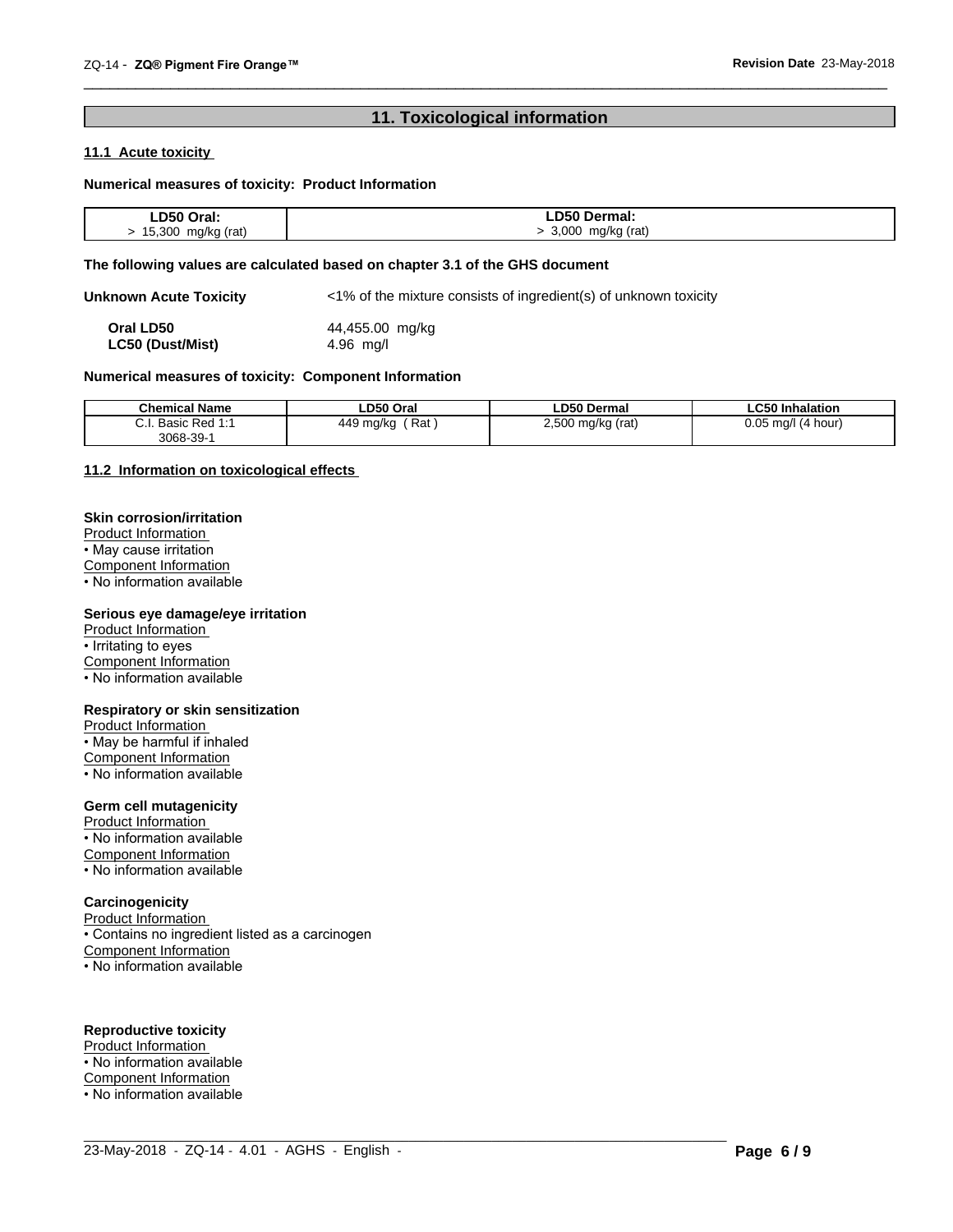#### **STOT - single exposure** No information available

## **STOT - repeated exposure**

• No known effect

## **Other adverse effects**

Product Information • No information available Component Information • No information available

**Aspiration hazard** Product Information • No information available Component Information • No information available

## **12. Ecological information**

 $\overline{\phantom{a}}$  ,  $\overline{\phantom{a}}$  ,  $\overline{\phantom{a}}$  ,  $\overline{\phantom{a}}$  ,  $\overline{\phantom{a}}$  ,  $\overline{\phantom{a}}$  ,  $\overline{\phantom{a}}$  ,  $\overline{\phantom{a}}$  ,  $\overline{\phantom{a}}$  ,  $\overline{\phantom{a}}$  ,  $\overline{\phantom{a}}$  ,  $\overline{\phantom{a}}$  ,  $\overline{\phantom{a}}$  ,  $\overline{\phantom{a}}$  ,  $\overline{\phantom{a}}$  ,  $\overline{\phantom{a}}$ 

## **12.1 Toxicity**

**Ecotoxicity No information available** 

3.31 % of the mixture consists of components(s) of unknown hazards to the aquatic environment

## **Ecotoxicity effects**

## **12.2 Persistence and degradability**

No information available.

## **12.3 Bioaccumulative potential**

Discharge into the environment must be avoided

## **12.4 Mobility in soil**

No information available.

## **12.5 Other adverse effects**

No information available

## **13. Disposal Considerations**

## **13.1 Waste treatment methods**

Dispose of in accordance with federal, state, and local regulations.

## **14. Transport Information**

| <b>DOT</b>  | Not regulated |
|-------------|---------------|
| <b>MEX</b>  | Not regulated |
| <b>IMDG</b> | Not regulated |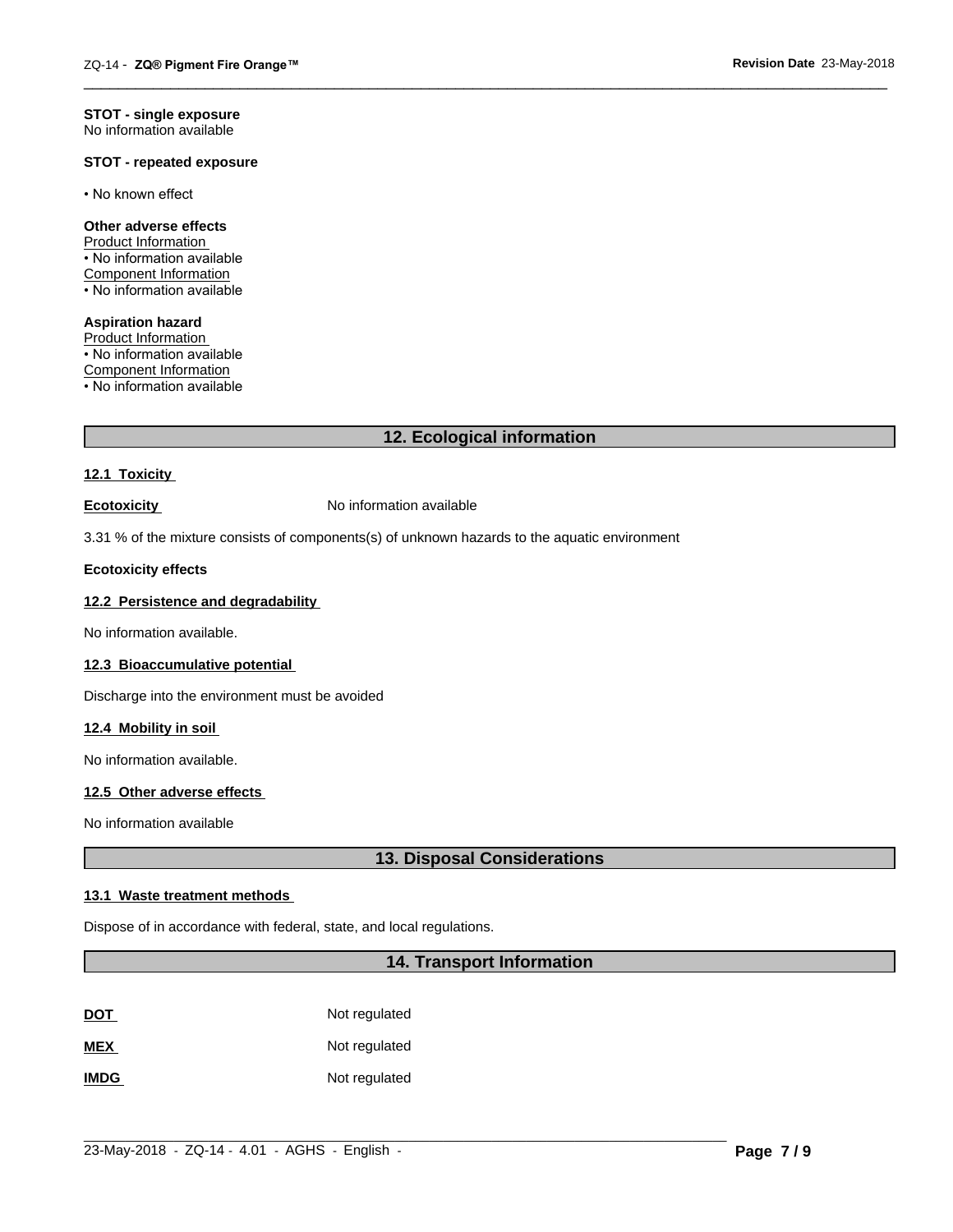### $\overline{\phantom{a}}$  ,  $\overline{\phantom{a}}$  ,  $\overline{\phantom{a}}$  ,  $\overline{\phantom{a}}$  ,  $\overline{\phantom{a}}$  ,  $\overline{\phantom{a}}$  ,  $\overline{\phantom{a}}$  ,  $\overline{\phantom{a}}$  ,  $\overline{\phantom{a}}$  ,  $\overline{\phantom{a}}$  ,  $\overline{\phantom{a}}$  ,  $\overline{\phantom{a}}$  ,  $\overline{\phantom{a}}$  ,  $\overline{\phantom{a}}$  ,  $\overline{\phantom{a}}$  ,  $\overline{\phantom{a}}$ **IATA** Not regulated

## **15. Regulatory information**

#### **15.1 International Inventories**

| <b>TSCA</b>          | Complies                 |  |
|----------------------|--------------------------|--|
| <b>DSL</b>           |                          |  |
| <b>EINECS/ELINCS</b> | Complies                 |  |
| <b>ENCS</b>          |                          |  |
| <b>IECSC</b>         | Complies                 |  |
| <b>KECL</b>          | $\overline{\phantom{0}}$ |  |
| <b>PICCS</b>         |                          |  |
| <b>AICS</b>          | Complies                 |  |
| <b>NZIoC</b>         | -                        |  |

 **TSCA** - United States Toxic Substances Control Act Section 8(b) Inventory

 **DSL** - Canadian Domestic Substances List

 **EINECS/ELINCS** - European Inventory of Existing Chemical Substances/European List of Notified Chemical Substances

 **PICCS** - Philippines Inventory of Chemicals and Chemical Substances

 **ENCS** - Japan Existing and New Chemical Substances

 **IECSC** - China Inventory of Existing Chemical Substances

 **KECL** - Korean Existing and Evaluated Chemical Substances

 **PICCS** - Philippines Inventory of Chemicals and Chemical Substances

 **AICS** - Australian Inventory of Chemical Substances

 **NZIoC** - New Zealand Inventory of Chemicals

## **15.2 U.S. Federal Regulations**

## **SARA 313**

Section 313 of Title III of the Superfund Amendments and Reauthorization Act of 1986 (SARA). This product contains a chemical or chemicals which are subject to the reporting requirements of the Act and Title 40 of the Code of Federal Regulations, Part 372:

| <b>Chemical Name</b>        | 313<br>Threshold Values<br>SARA<br>. .<br>% | Weight-%  |
|-----------------------------|---------------------------------------------|-----------|
| Resin<br>Compound)<br>(∠inc |                                             | 100<br>90 |
|                             |                                             |           |

## **15.3 Pesticide Information**

Not applicable

## **15.4 U.S. State Regulations**

## **California Proposition 65**

This product contains the following Proposition 65 chemicals:

| <b>Chemical Name</b><br>C.I. Basic Violet 10 - 81-88-9 |                        |                       | California Prop. 65<br>Carcinogen |                                           |  |
|--------------------------------------------------------|------------------------|-----------------------|-----------------------------------|-------------------------------------------|--|
|                                                        |                        |                       |                                   |                                           |  |
| 16. Other information                                  |                        |                       |                                   |                                           |  |
| <b>NFPA</b>                                            | <b>Health Hazard -</b> | Flammability -        | Instability -                     | <b>Physical and chemical</b><br>hazards - |  |
| <b>HMIS</b>                                            | <b>Health Hazard 2</b> | <b>Flammability 1</b> | <b>Physical Hazard 0</b>          | Personal protection X                     |  |

*Ceiling* (C) *DOT (Department of Transportation)*

*EPA (Environmental Protection Agency)*

*IARC (International Agency for Research on Cancer)*

*International Air Transport Association (IATA)*